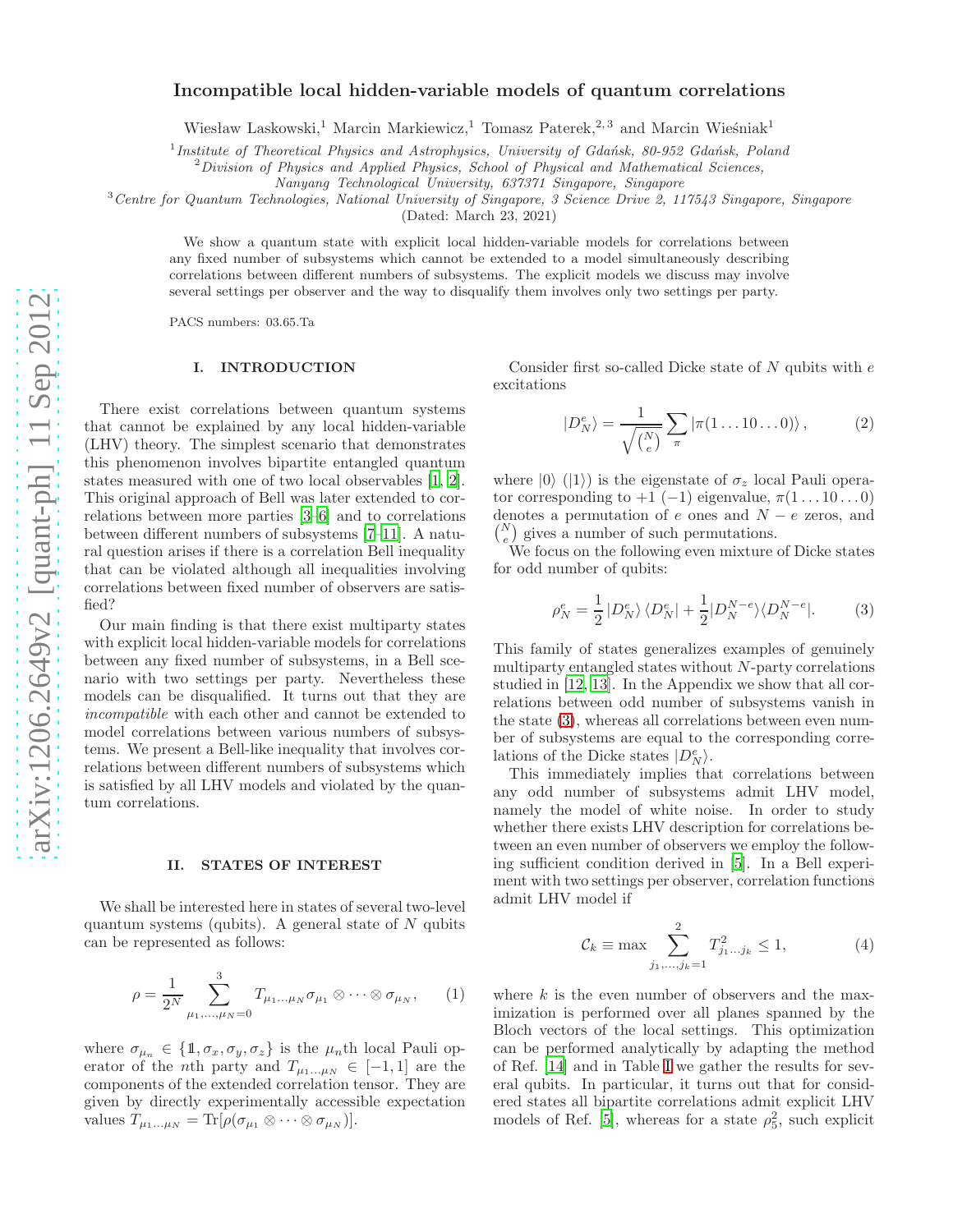| State      | $\mathcal{C}_2$                | Cа                              | Ľ6                                                            | $p_{cr}^{2set}$ | $p_{\rm cr}^{3set}$ |
|------------|--------------------------------|---------------------------------|---------------------------------------------------------------|-----------------|---------------------|
| $\rho_5^1$ | $\frac{8}{25} = 0.32$          | $\frac{33}{25} = 1.32$          |                                                               | 0.536           | 0.477               |
| $\rho_5^2$ | $\frac{18}{25}=0.72$           | $\overline{\frac{24}{25}}=0.96$ |                                                               | 0.767           | 0.746               |
| $\rho_7^1$ | $\frac{13}{49} \approx 0.27$   | $\frac{25}{49} \approx 0.51$    | $\frac{85}{49} \approx 1.73$<br>$\frac{129}{49} \approx 2.63$ | 0.271           |                     |
| $\rho_7^2$ | $\frac{200}{441} \approx 0.45$ | $\frac{32}{147} \approx 0.22$   |                                                               | 0.295           |                     |
| $\rho_7^3$ | $\frac{32}{49} \approx 0.65$   | $\frac{864}{1225} \approx 0.71$ | $\frac{256}{245} \approx 1.04$                                | 0.508           |                     |

<span id="page-1-0"></span>TABLE I. Incompatibility of local hidden-variable models. We present here optimized values of the left-hand side of con-dition [\(4\)](#page-0-1) calculated for correlations between two  $(\mathcal{C}_2)$ , four  $(\mathcal{C}_4)$  and six  $(\mathcal{C}_6)$  subsystems of a global system in a state  $\rho_N^e$  listed in the first column. Due to permutational symmetry of the Dicke states the correlations are the same for any particular set of subsystems. Note that all bipartite correla-tions admit LHV models of Ref. [\[5\]](#page-2-5). Moreover, the state  $\rho_5^2$ (highlighted) admits the model also for four-partite correlations. The last two columns give critical admixture  $p_{cr}$  such that if  $p > p_{cr}$  there does not exist any LHV model describing quantum probabilities of Bell experiment with two and three settings per observer conducted on a state  $p\varphi_N^e + (1-p)\varphi_{\rm wn}$ , where  $\rho_{\rm wn}$  is a completely mixed state of white noise. Therefore, all the discussed mixtures of Dicke states violate some Bell inequality and we present the optimal one for the state  $\rho_5^2$  in the main text. In this way we show that although this state admits LHV description on all levels of correlations separately, it does not admit such a description as a whole.

models exist for correlations between any number of subsystems[**?** ]. Nevertheless, as we show in the next section, these models are incompatible as revealed by a new type of Bell-like inequality.

It is worth mentioning, that due to the results presented in [\[15](#page-3-4)], LHV models for bipartite correlations of states  $\rho_N^e$  exist at least for any number of settings of one party and  $N-1$  settings of the second party. Indeed, these states are  $(1, N - 1)$ –symmetric extensions of its bipartite reduced states, which according to [\[15](#page-3-4)] implies the conclusion. Furthermore, if  $e = (N-1)/2$ , then states  $\rho_N^e$  can be obtained by tracing out one qubit from a Dicke state  $|D_{N+1}^{e+1}\rangle$ . Accordingly, for these cases LHV models with  $N$  settings for the second party exist. For example in case of  $\rho_5^2$  this assures the existence of the model for any number of settings of one party and 5 settings for the second, whereas using the numerical method [\[16\]](#page-3-5) we cannot find a violation of a local realistic model up to ten settings per side. Moreover, all models discussed above are more general that the ones coming from condition [\(4\)](#page-0-1), since they reconstruct all quantum probabilities and not only correlations.

## **III. BELL-TYPE INEQUALITY INVOLVING CORRELATIONS BETWEEN DIFFERENT NUMBERS OF SUBSYSTEMS**

We reveal the incompatibility between the LHV model for bipartite correlations and the model for four-partite correlations by showing that these two sets of correlations violate an inequality that combines both of them.

It turns out that it is sufficient to consider only two settings per observer. We now introduce the following Bell inequality:

<span id="page-1-1"></span>
$$
E_{\pi(11110)} + E_{\pi(22220)} + E_{\pi(12220)}
$$
  
-
$$
E_{\pi(21110)} - E_{\pi(11000)} - E_{\pi(22000)} \le 6,
$$
 (5)

where e.g.  $E_{\pi(11110)}$  denotes a sum of all correlation functions with indices obtained by permuting elements (11110), i.e., it is given by the sum of five correlations  $E_{\pi(11110)} = E_{11110} + E_{11101} + E_{11011} + E_{10111} + E_{01111}.$ We denote by  $E_{kl000}$  correlations between measurement results obtained when the first observer sets his measuring device to the kth setting, the second observer sets his apparatus to the lth setting, and the remaining observers are not relevant. Similarly for correlations between four observers. Counting all the permutations involved in this inequality, one finds that it is a sum of 70 terms, 20 of which are bipartite correlations and 50 terms being correlations between four subsystems.

The bound of inequality [\(5\)](#page-1-1) is easily verifiable on a computer. The extremal value of the Bell expression on the left-hand side of [\(5\)](#page-1-1) is attained for deterministic LHV models, i.e. the models that perfectly predetermine results of all possible measurements. In our case of five observers each choosing one of two measurement settings we have altogether ten predetermined results,  $A_1, A_2, \ldots, E_1, E_2 = \pm 1$ , where  $A_1$  is the result the first observer would obtain if he were to measure the first setting,  $A_2$  is the result the first observer would obtain if he were to measure the second setting and so on. We denote the two possible results of a measurement by  $\pm 1$ . Correlation function is defined as expectation value of the product of measurement results and therefore within a deterministic LHV theory a correlation function is just a product of predetermined results, e.g.,  $E_{kl000} = A_k B_l$ and  $E_{klmn0} = A_k B_l C_m D_n$ . Inserting such products in the Bell expression on the left-hand side of [\(5\)](#page-1-1) and checking its value for all 1024 combinations of predetermined results one finds that the left-hand side attains only three values:  $-26, -10$  and 6. Hence the upper bound of 6 holds for all LHV correlations.

### **IV. QUANTUM VIOLATION**

We have chosen the Bell inequality [\(5\)](#page-1-1) because in the following sense it is the optimal inequality for the state  $\rho_5^2$ . Consider a mixed state  $\rho = p\rho_5^2 + (1-p)\rho_{\rm wn}$ , where  $\rho_{\text{wn}} = \frac{1}{2^5} \mathbb{1}$  represents a completely mixed state of no correlations whatsoever and therefore admitting LHV model. We have verified numerically using software described in Ref.  $[16]$  that the critical value of  $p$ above which the state  $\rho$  violates some Bell inequality equals  $p_{cr} = 0.7671$  (see Table [I\)](#page-1-0). Exactly the same value is found using inequality [\(5\)](#page-1-1). Accordingly, the highest quantum value of the left-hand side of [\(5\)](#page-1-1) is given by 7.8217. Almost this maximal violation is observed for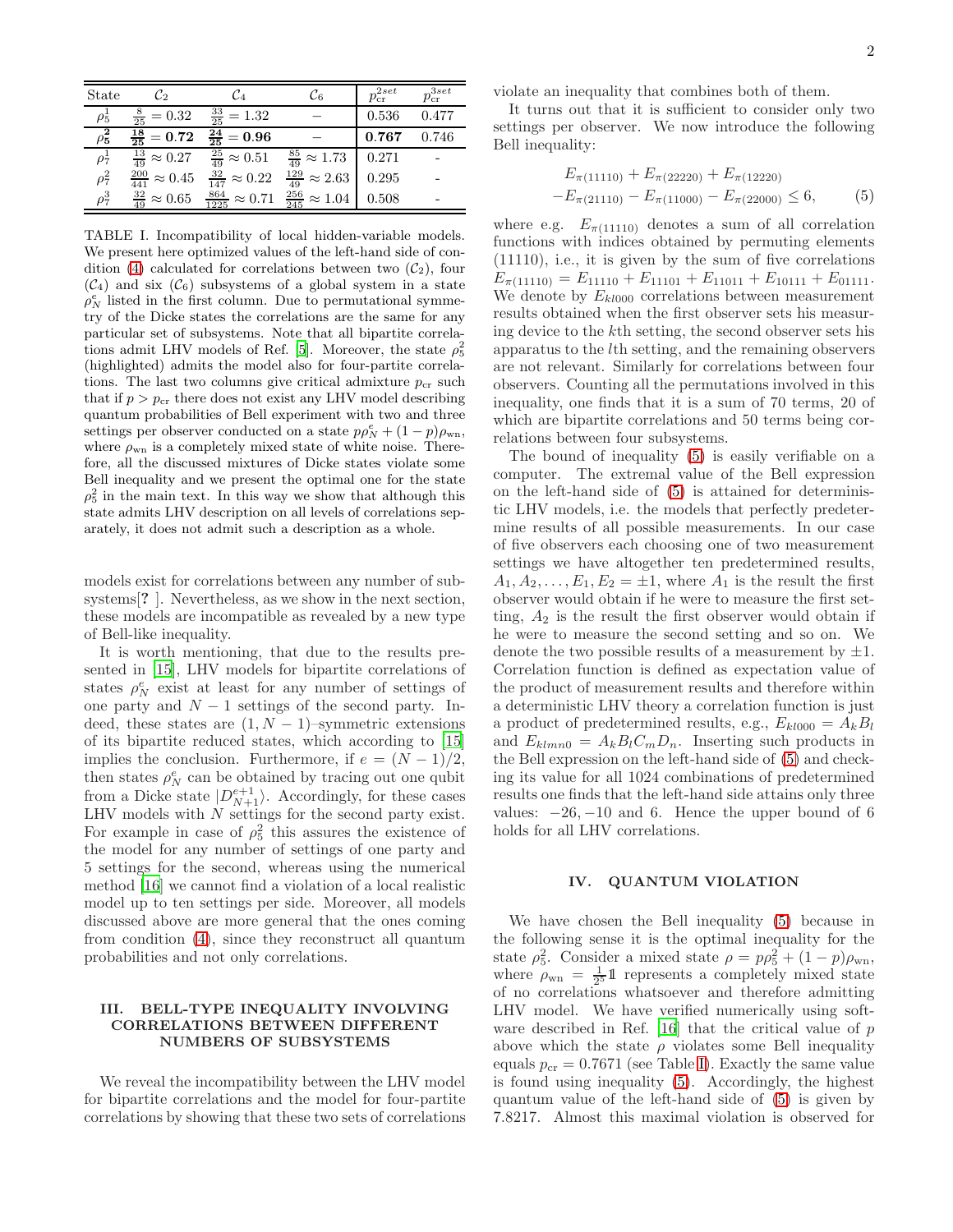$$
\vec{s}_1 = (\cos \frac{\pi}{5}, -\sin \frac{\pi}{5}, 0), \tag{6}
$$

$$
\vec{s}_2 = (\cos \frac{\pi}{20}, \sin \frac{\pi}{20}, 0),\tag{7}
$$

are chosen by all the observers, the value of the Bell ex-pression [\(5\)](#page-1-1) measured on the state  $\rho_5^2$  is given by 7.7831.

#### **V. CONCLUSIONS AND OUTLOOK**

We presented a new type of Bell argument that involves correlation functions between different numbers of observers. This new inequality is shown to be violated by quantum predictions for a class of multiparty entangled states for which we also show that correlations between any fixed number of subsystems admit LHV models. We conclude that these models are incompatible and cannot be extended to explain all the correlations of the quantum states. We hope this research will stimulate experimental demonstration of the incompatibility.

Dicke states with various fidelities have been realized up to six qubits encoded in polarization of photons [\[17](#page-3-6)– 19. Note that the state  $\rho_5^2$  can be obtained by tracing out one qubit from a six-qubit pure Dicke state with three excitations, and this method has been used to observe some properties of the state  $\rho_5^2$  [\[19\]](#page-3-7). However, the measurements performed up to date are not of the sort required by our inequality. A new experiment is necessary in order to demonstrate the incompatibility.

#### **VI. ACKNOWLEDGMENTS**

This work is part of the Foundation for Polish Science TEAM project cofinanced by the EU European Regional Development Fund, and is supported by the National Research Foundation and Ministry of Education in Singapore.

The contribution of MM is supported within the International PhD Project "Physics of future quantum-based information technologies" grant MPD/2009-3/4 from the Foundation for Polish Science and by the University of Gdańsk grant 538-5400-0981-12.

WL is supported by the National Centre for Research and Development (Chist-Era Project QUASAR).

3

MW is supported by the National Science Centre Grant no. N202 208538 and by the Foundation for Polish Science under the HOMING Programme cofinanced by the EU European Development Fund.

TP is supported by the EU program Q-ESSENCE (Contract No. 248095).

# **VII. APPENDIX**

# Appendix A: Correlations of states  $\rho_N^e$

Here we show that states [\(3\)](#page-0-0) have vanishing correlations between an odd number of subsystems and correlations between an even number of subsystems are the same as those of the Dicke state  $|D_N^e\rangle$ .

Consider k observers performing local measurements on the Dicke state. The correlations they observe are given by the average value:

<span id="page-2-6"></span>
$$
T_{j_1...j_k0...0}(D_N^e) = \langle D_N^e | \sigma_{j_1} \otimes \cdots \otimes \sigma_{j_k} \otimes \mathbb{1} \otimes \cdots \otimes \mathbb{1} | D_N^e \rangle,
$$
\n(A1)

where  $j_n = x, y, z$  and due to permutational symmetry of the Dicke state every set of  $k$  observers measures the same correlations. Anti-Dicke states are obtained by flipping all the qubits in the Dicke states:

$$
|D_N^{N-e}\rangle = \sigma_x \otimes \cdots \otimes \sigma_x |D_N^e\rangle, \tag{A2}
$$

and therefore their correlations are also given by the right-hand side of [\(A1\)](#page-2-6) but with Pauli operators  $\sigma_{i_n}$ replaced by  $\sigma_x \sigma_{j_n} \sigma_x$ . Note that  $\sigma_x \sigma_y \sigma_x = -\sigma_y$  and  $\sigma_x \sigma_z \sigma_x = -\sigma_z$ . Furthermore, the non-zero correlation tensor components have even number of  $x$  and  $y$  indices. Indeed, if the number of  $y$  indiced is odd, the action of Pauli operators on the Dicke state produces imaginary global phase and since correlations are real they must vanish. If the number of  $x$  indices is odd, the total number of qubits flipped by the application of Pauli operators is also odd and therefore after the flip the number of excitations is different than before and correlations vanish. In conclusion, the correlations of anti-Dicke states are either the same or opposite to those of Dicke states and this is decided by the parity of the number of  $z$  indices which is the same as the parity of the number of measured systems:

$$
T_{j_1...j_k0...0}(D_N^{N-e}) = (-1)^k T_{j_1...j_k0...0}(D_N^e). \tag{A3}
$$

This property applied to even mixture of Dicke and anti-Dicke states concludes the proof.

- <span id="page-2-0"></span>[1] J. S. Bell, Physics **1**, 195 (1974)
- <span id="page-2-1"></span>[2] J. F. Clauser, M. A. Horne, A. Shimony, and R. A. Holt, Phys. Rev. Lett. **23**, 880 (1969).
- <span id="page-2-2"></span>[3] D. M. Greenberger, M. A. Horne, and A. Zeilinger, in *Bell's theorem, quantum theory, and conceptions of the universe*, ed. by M. Kafatos (Kluwer, Dordrecht).
- [4] N. D. Mermin, Phys. Rev. Lett. **65**, 1838 (1990).
- <span id="page-2-5"></span>[5] M. Żukowski and Č. Brukner, Phys. Rev. Lett. 88, 210401 (2002).
- <span id="page-2-3"></span>[6] R. F. Werner and M. M. Wolf, Phys. Rev. A **64**, 032112 (2001)
- <span id="page-2-4"></span>[7] N. Brunner, J. Sharam and T. Vertesi, Phys. Rev. Lett.